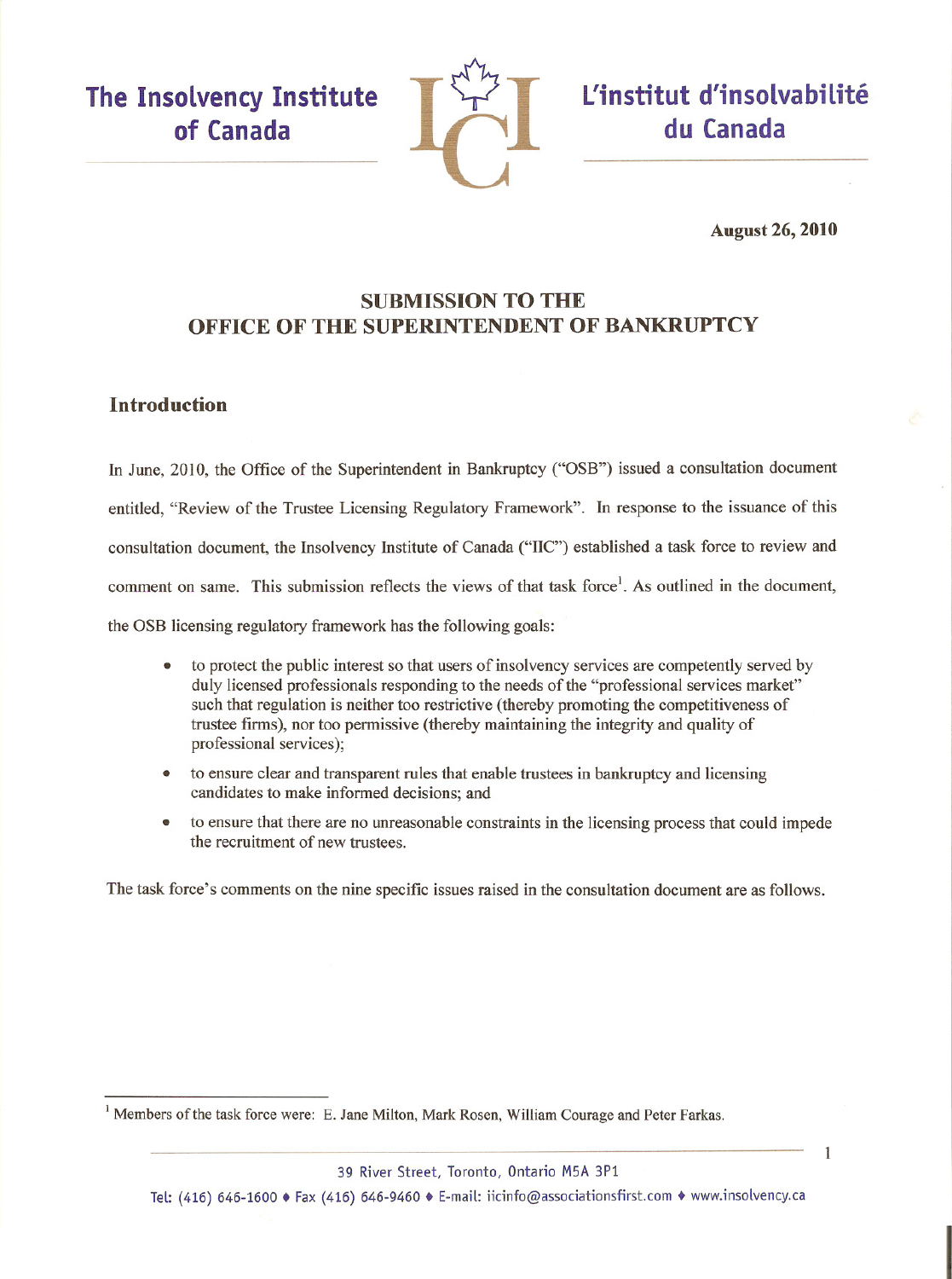# **1. Summary of Task Force Recommendations**

1.1 A summary of the task force's recommendations is listed in the table below. Specifics of the recommendations are in the body of our submission.

# **1.2 Recommendations**

| <b>Issue</b>                                                                        | <b>Summary of Recommendation</b>                                                                                                                    |
|-------------------------------------------------------------------------------------|-----------------------------------------------------------------------------------------------------------------------------------------------------|
| Licensing Process (Section 2)                                                       | Candidates should have a maximum of three<br>$\bullet$<br>attempts to obtain their license, without a time<br>limit                                 |
|                                                                                     | A panel of four should be retained<br>$\bullet$                                                                                                     |
| Dual Licensing (Section 3)                                                          | The present licensing system should be retained<br>$\bullet$                                                                                        |
|                                                                                     | Specialization should be considered<br>$\bullet$                                                                                                    |
|                                                                                     | Counsellors wishing to take mandates under the<br>$\bullet$<br>BIA should take the $NIQP^2$ and become<br>licensed                                  |
| Probationary Conditions for Newly<br>Licensed Trustees (Section 4)                  | Probationary conditions should be repealed<br>$\bullet$                                                                                             |
| Reactivation of the License in the Event<br>of the Trustee's Bankruptcy (Section 5) | Upon the bankruptcy or filing of a proposal, a<br>$\bullet$<br>trustee's license should be suspended                                                |
|                                                                                     | In the case of an explainable, extraneous<br>$\bullet$<br>situation, reinstatement may be appropriate                                               |
|                                                                                     | A high standard should be set for reinstatement<br>$\bullet$                                                                                        |
| Corporate Names (Section 6)                                                         | The use of corporate names should be allowed<br>$\bullet$                                                                                           |
|                                                                                     | The OSB should establish guidelines and should<br>$\bullet$<br>have to approve all proposed names                                                   |
| Closed Company (or Private Company)<br>and Share Ownership (Section 7)              | Trustee-in-bankruptcy activities should be<br>$\bullet$<br>conducted by private corporations or individuals                                         |
| Licensing Fees (Section 8)                                                          | Trustees with substantial compliance issues<br>$\bullet$<br>should pay greater inspection fees                                                      |
| Succession Agreements (Section 9)                                                   | Succession agreements should be put in place<br>$\bullet$<br>where the practice is dependent on a key person                                        |
| Annual Licensing Reports (Section 10)                                               | There should be some oversight by the OSB of<br>$\bullet$<br>a trustee's financial wellbeing including<br>professional liability insurance coverage |

<span id="page-1-0"></span> <sup>2</sup> National Insolvency Qualification Program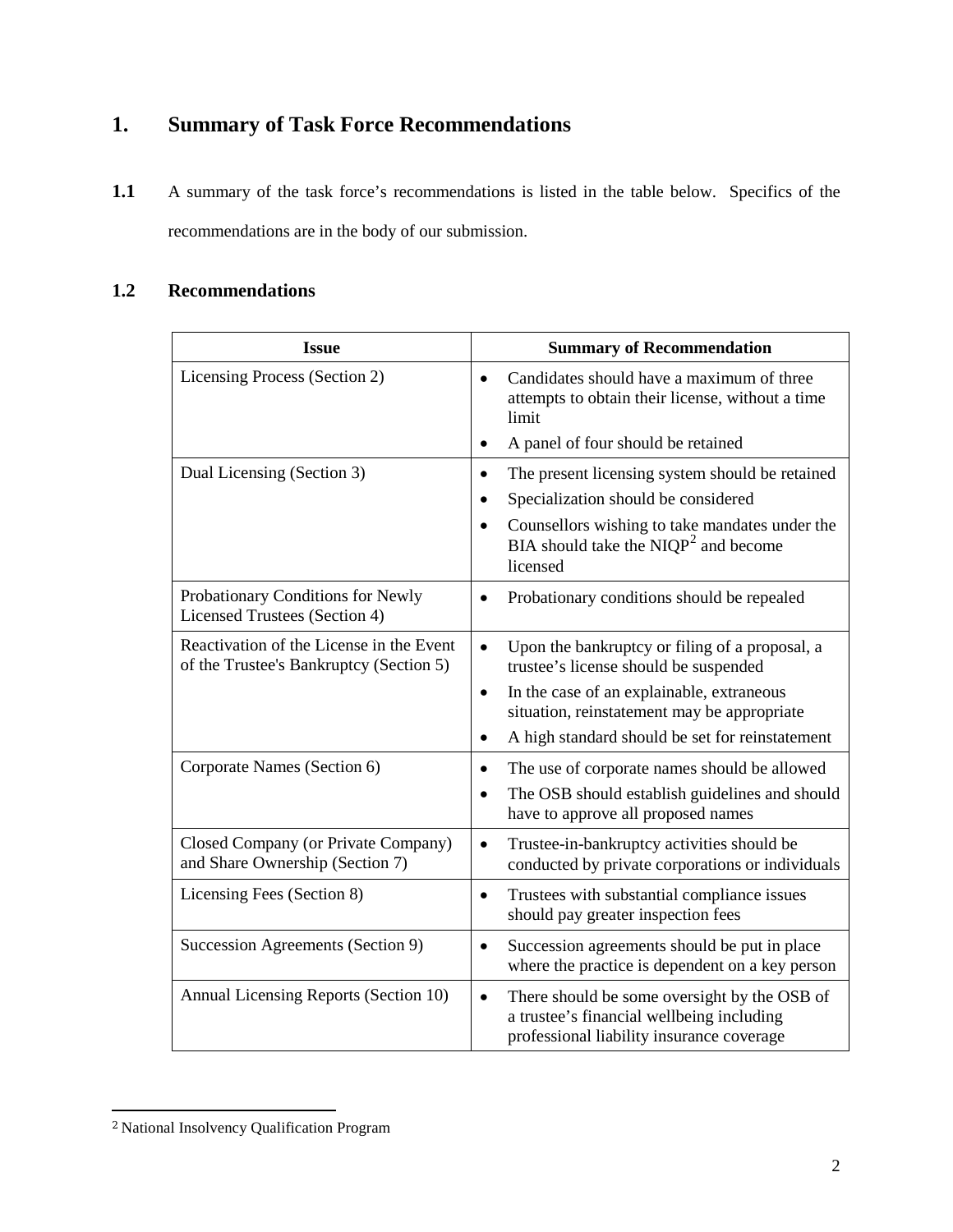# **2. Licensing Process**

#### **2.1 Discussion**

Currently there is in place a three year course (NIQP) component administrated by CAIRP<sup>[3](#page-2-0)</sup>, with a comprehensive written exam  $(NIE<sup>4</sup>)$  $(NIE<sup>4</sup>)$  $(NIE<sup>4</sup>)$  and finally an oral exam administrated by a panel of four, being representatives of the OSB, a seasoned trustee, as well as a lawyer, who practices in the bankruptcy area. The OSB is considering how many times a candidate can attempt the oral exam, an overall time limit to complete the course of study, as well as the composition of the exam panel.

The course of study leading to the NIE is rigorous. A person who commits to obtaining a trustee-inbankruptcy license is undertaking a serious commitment to the profession. At the same time the stakeholders currently in the profession want to maintain the highest standards for new entrants.

In reference to the number of exam attempts by a candidate, there are limits to a CA candidate writing the final exams. In terms of overall time to complete the course of study, this is likely self-governing, that is, candidates will likely drop out if they are not advancing through the program at a steady pace. In terms of the panel numbers, by serving on oral exam panels, the stakeholders currently are showing their commitment to the process. Serving on the oral exam panel is a large time commitment.

### **2.2 Recommendation**

The IIC recommends that there be a maximum number of three attempts to appear before the oral board but with no time limit by which the candidate has to appear. This provides clarity to candidates and keeps professional standards high. Presumably when candidates finish the NIE they are the freshest in terms of knowledge and they would want to sit the oral exam as soon as possible in any event. Adoption of this recommendation will achieve the OSB's goal of transparency in trustee licensing.

<span id="page-2-0"></span><sup>&</sup>lt;sup>3</sup> Canadian Association of Insolvency and Restructuring Professionals

<span id="page-2-1"></span><sup>4</sup> National Insolvency Examination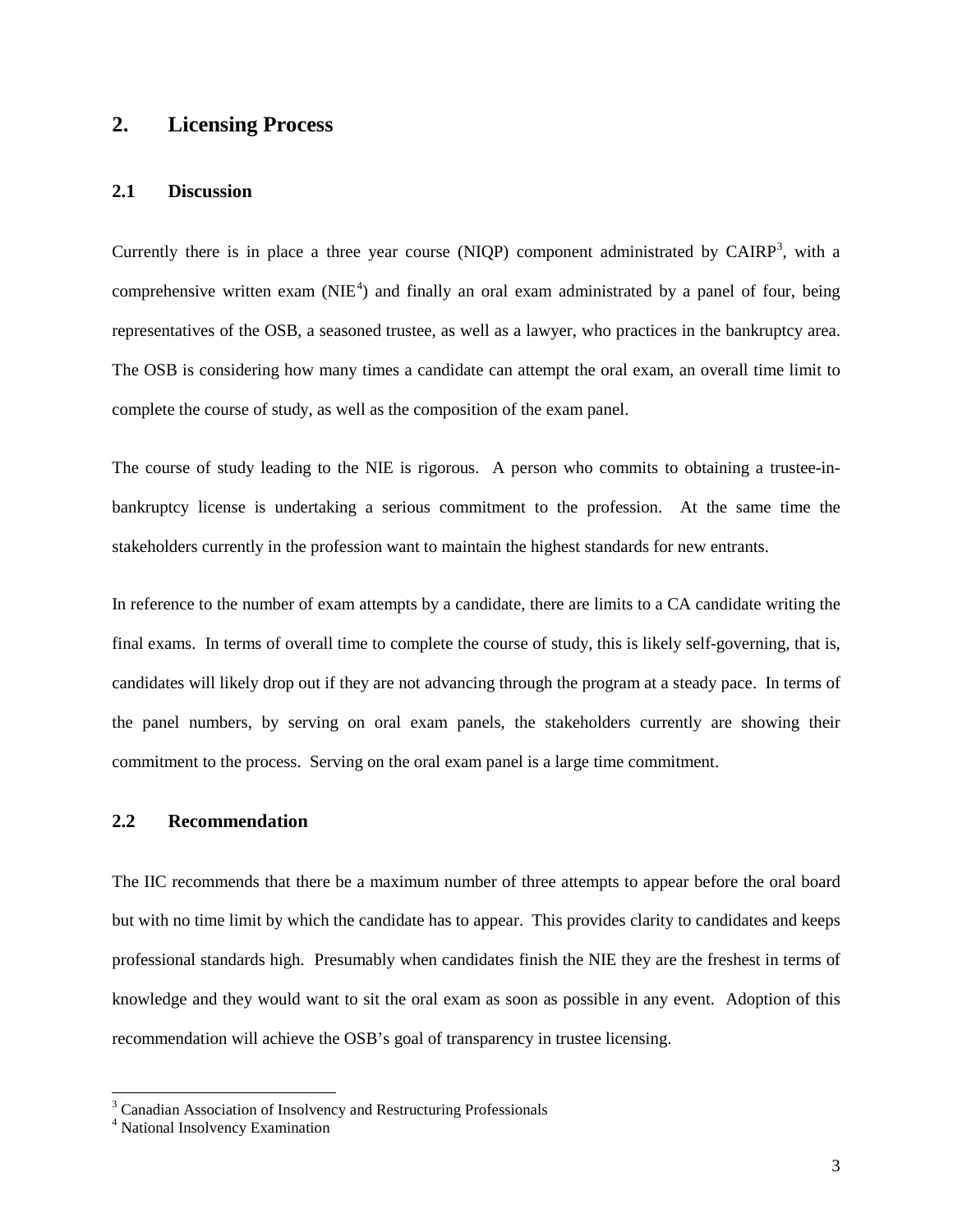In terms of the panel, the IIC recommends retaining the panel of four; only in extreme circumstances should this be reduced and, in those circumstances, the trustee and the lawyer panellists should be mandatory, as these persons bring in-depth, broad-based experience to the process.

Adoption of the above recommendation will ensure there are no unreasonable constraints in the licensing process.

## **3. Dual Licensing**

#### **3.1 Discussion Regarding Dual Licensing**

The discussion regarding dual licensing has been ongoing for many years. In 1994 the Canadian Insolvency Practitioners Association (as it then was known) struck a subcommittee to review and comment on the topic. Many of the issues raised in the resulting document are still relevant today.

Now, as then, commercial practitioners who have no interest in consumer bankruptcy matters consider their practice as significantly different from consumer practices and do not wish to burden otherwise promising trustee candidates with consumer practice processes that will never be used in their practices.

On the other hand, most smaller practitioners find themselves in a situation where the knowledge and understanding of commercial matters is important to their practices either because they are dealing with self-employed individuals, who in effect are businesses, as defined under the *Bankruptcy and Insolvency Act* ("BIA"), or because they carry on a blended practice and actively seek out commercial estates.

In terms of considering whether or not a dual licensing format should be considered, the structure of the current insolvency marketplace should be reviewed.

The BIA applies to all proposals and all bankruptcies, whether they are corporate or personal. Special rules have been introduced to streamline processes for consumer debtors due to the high volumes of consumer filings. Notwithstanding, the fundamental principles of the BIA have not changed in the last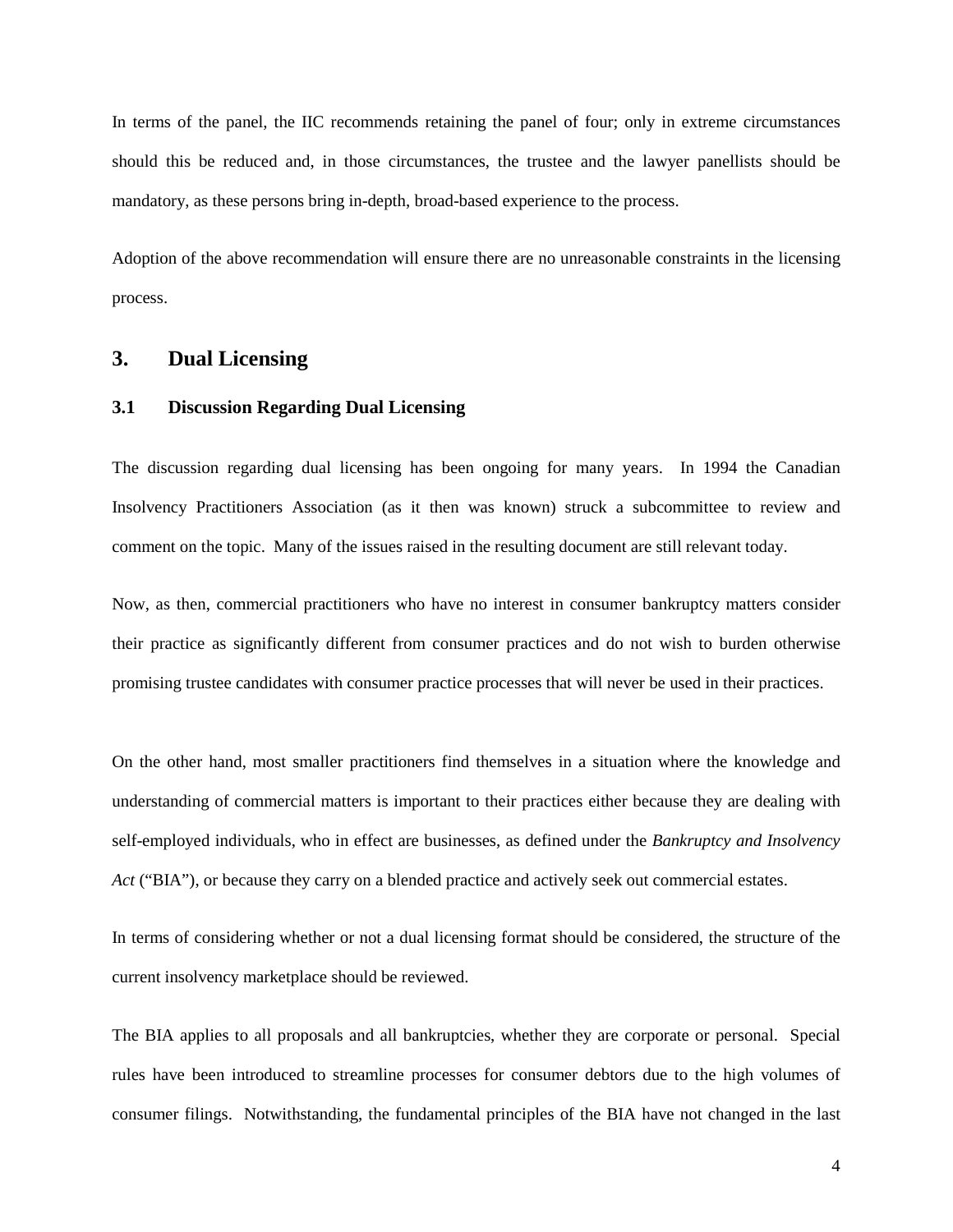twenty years. The role of the trustee in bankruptcy, as an officer of the Court who balances the needs of debtors and creditors, is paramount. Practitioners, regardless of area of practice, must be familiar with current law and the application thereof, including the following:

- problem identification and solution analysis;
- effective communication with dissatisfied stakeholders;
- understanding the range of laws affecting debtor-creditor relationships;
- secured creditors' rights and remedies;
- possessory liens or common-law liens;
- balancing interests between debtors and creditors; and
- conducting themselves in a professional fashion.

The skills are the same; however, the circumstances, the size and the nature of problems to which they are applied are different.

Large corporate files, including *Companies' Creditors Arrangement Act* ("CCAA") filings, related advisory appointments and international filings differ from core insolvency appointments. In the final analysis however, any insolvency and restructuring proceeding will have an effect at some point on individuals. It is useful for practitioners, who practice in the commercial area, to understand the basics of what options are available for affected individuals, and how those individuals are affected by the operation of law.

Currently, a trustee with a license restricted to administering consumer estates can only administer files where there are no business debts. This means that a debtor cannot have been in business. If a debtor has business assets, outstanding liabilities for trade debts, or dealings with government agencies, trustees with a restricted consumer license are unable to assist them. Accordingly, the number of trustees who would be content to practice with a license restricted to administrating only consumer estates is very small. Most trustees would make an effort to have the consumer restriction removed from their license so that they can accept appointments in all types of estates. Further, many consumer practices actively pursue some commercial work.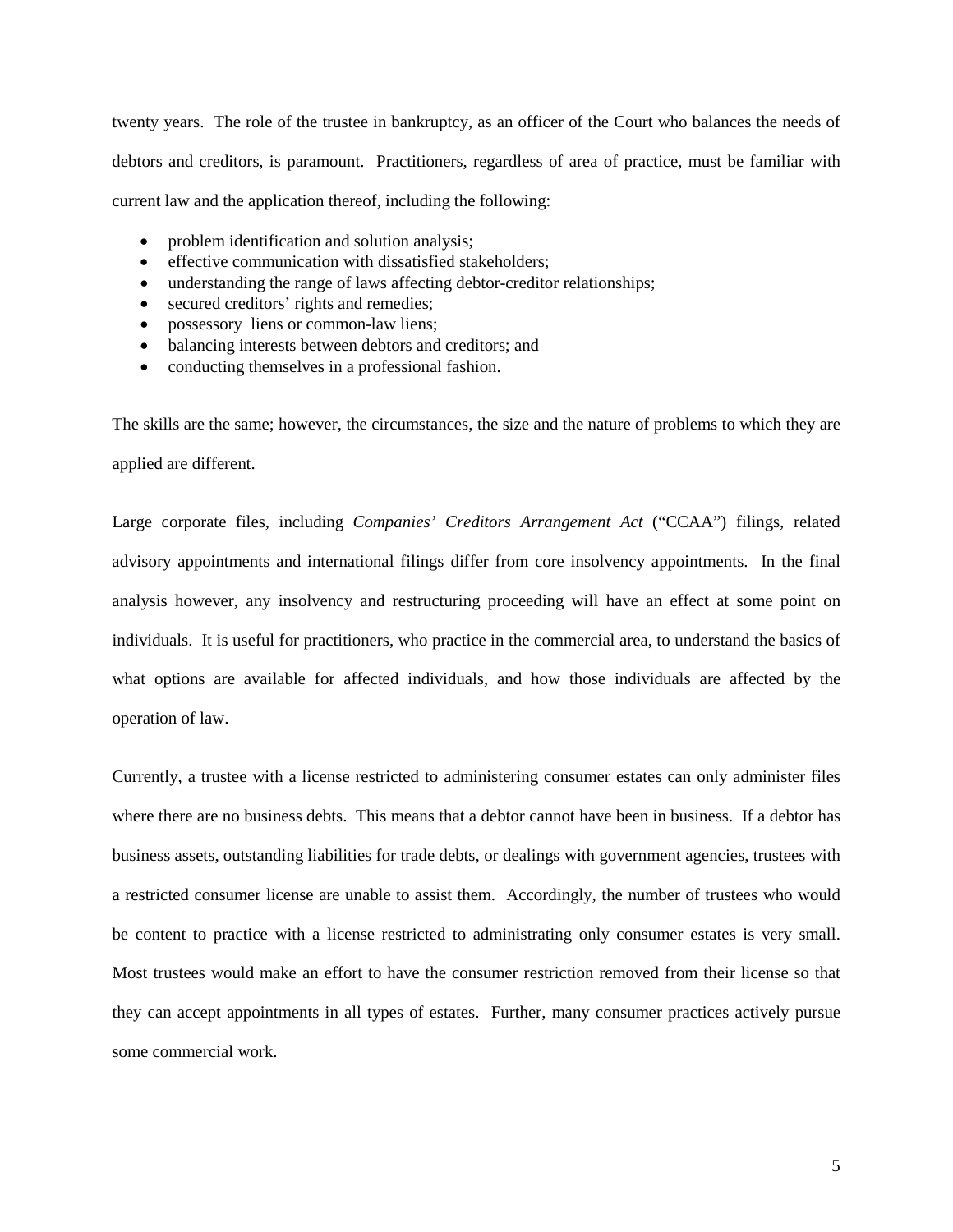In contrast, individuals who are successful in obtaining a trustee's license restricted to administering commercial estates may be willing to continue as such as they do not anticipate having dealings with consumer debtors. It is useful to note that the restriction actually reflects a deficiency in the trustee's knowledge.

The current training program is focused on providing base level knowledge directed at obtaining a trustee-in-bankruptcy license. Each candidate, in addition to the training program, is required to obtain practical experience and for the most part candidates are employed full-time in an insolvency and restructuring practice. The practical application of academic knowledge is an important part of the training process and the continuation of this is essential. The breadth of knowledge is substantial.

In summary, the current system of licensing and restricted licenses has served the profession well for many years. Restrictions are appropriate on licenses as they indicate a deficiency in knowledge or experience and, therefore, limit an individual's practice in an area. The ability to return before an oral board and obtain an unrestricted license is a useful option. Considering that practitioners will or may make decisions regarding changing their practices long after their initial education process is completed, it appears reasonable that a reattendance for this type of application not be restricted to the original time frames for obtaining a license.

#### **3.2 Discussion Regarding Specialization**

The discussion about providing specialist qualification after licensing a trustee is intuitively appealing. If appropriate, we suggest that CAIRP or other appropriate professional bodies administer specialization, as these organizations are in the best position to determine criteria for specialization. Prior to discussing this; however, it is useful to review current practices and identify what benefits, if any, may be obtained from specialization.

Based on the statistics provided, most trustees operate in smaller firm environments. Some of these smaller firms are boutique commercial practices. Most firms are blended practices that conduct an active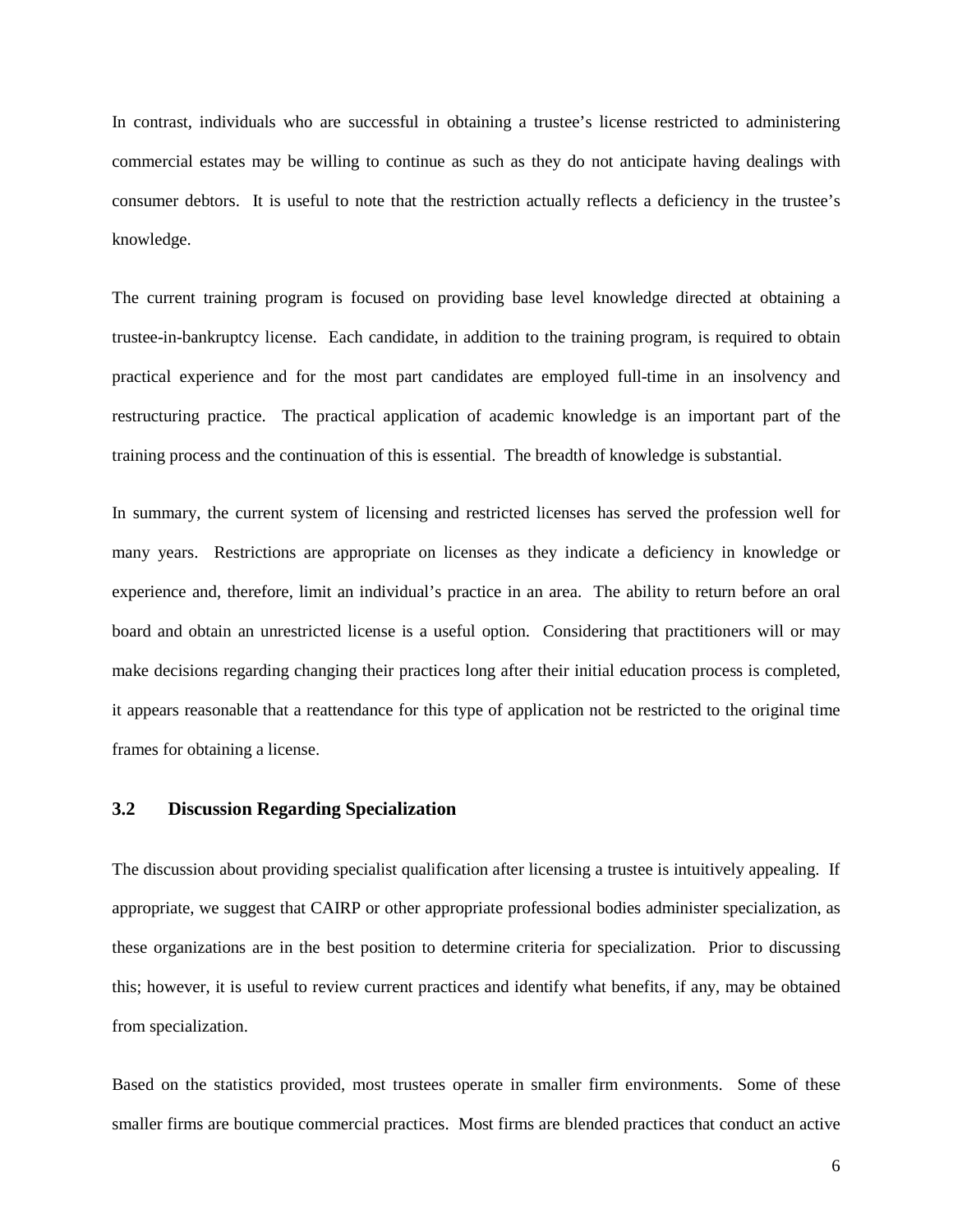consumer practice and periodically accept commercial engagements. Accordingly, it is our view that the majority of trustees engaged in smaller practices would be reluctant to categorize themselves only as "consumer" specialists.

In considering whether specialization for commercial activities is necessary, it is useful to review the way that significant commercial appointments evolve. Generally, significant commercial files involve larger enterprises that have significant internal resources and established networks of advisors and consultants to assist them. When a problem is identified, a referral to a restructuring specialist is usually the result and that specialist will bring in other specialists, as they consider necessary, be they lawyers, accountants, advisors, or management officers. All of these appointments are generally made through personal contact or referral and the criteria are past experience, past performance and ongoing business relationships.

Further, significant formal appointments require stakeholders and Court supervision. In all of these proceedings, there are usually commercially sophisticated parties with professional advisors involved. Any party who is appointed to a formal role is going to be subject to the review of stakeholders and the Court and, if there are significant concerns regarding their ability to undertake the work, the issue would come to light. While the Court may consider a specialist qualification certification in considering a professional, it is more likely that the views of stakeholders would be given greater consideration.

However, there may be some practice areas which are so specialized that a "specialist" label may be appropriate in order to keep the public informed and to also promote excellence. For example, given the growth of the use of the CCAA, it may be helpful to have some specialization identification for those practitioners who regularly act as monitor. There may be other areas of specialization that can be identified. This is not dissimilar to lawyers or chartered accountants who can be designated by their respective professional bodies as specialists in "litigation" or "valuation" or "insolvency and restructuring". Potential areas for specialization would have to be identified and criteria be developed as to qualifications. Once again, the relevant professional bodies should be called on to administer.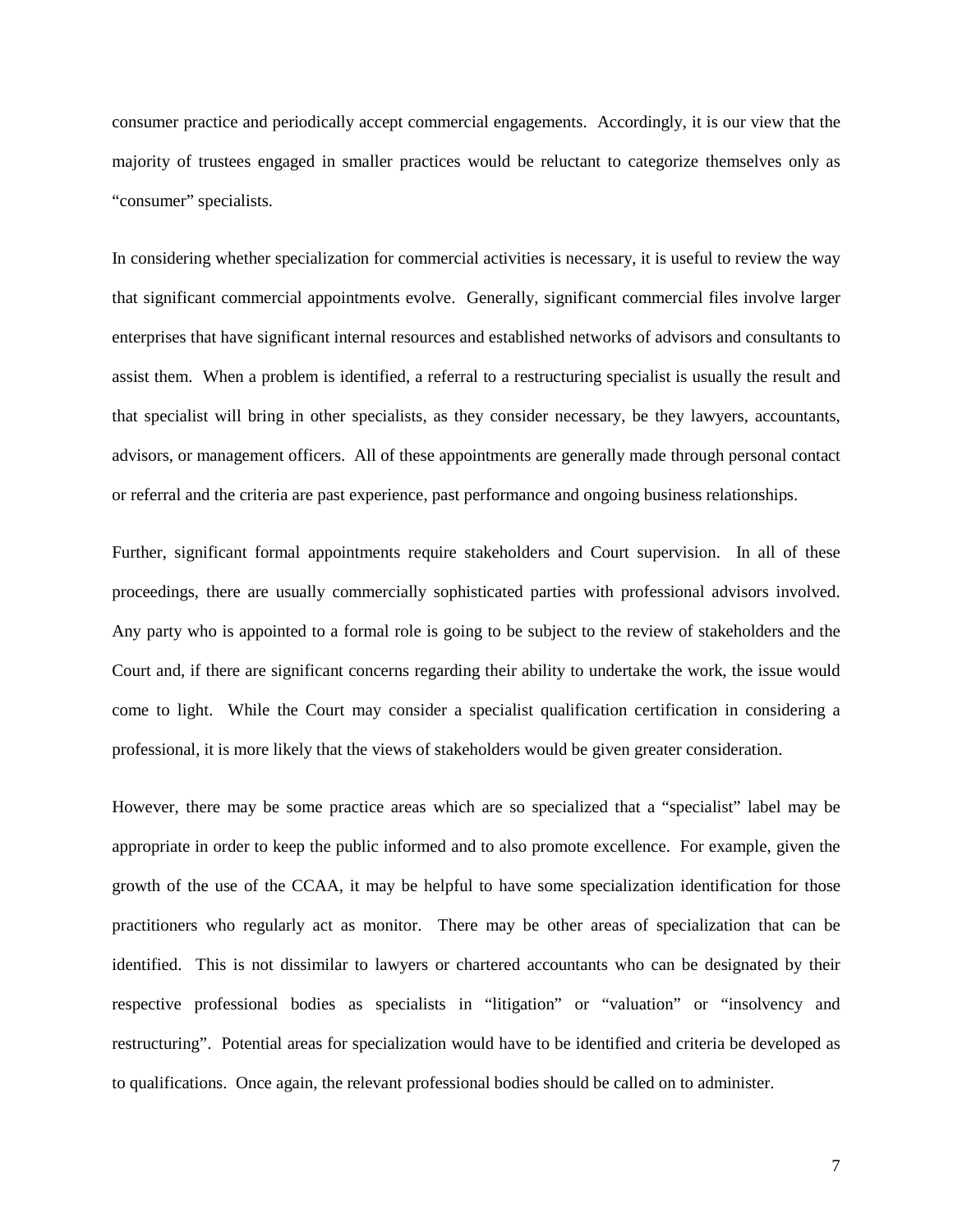Any specialist certification would be voluntary and available to all trustees who wish to avail themselves of obtaining same.

#### **3.3 Discussions Regarding Granting Licenses with Limitations**

The current system of granting licenses with limitations ensures that all parties that hold themselves out as professionals have a base level of understanding of statutory and legal requirements that are necessary for them to conduct their practices. The system of restrictions ensures that parties that are not qualified to do certain work are restricted from it; however, by reattending before the oral board, they would be able to remove the restriction from their license and then proceed with either type of estate.

#### **3.4 Discussions Regarding Designating Administrators of Consumer Proposals**

A consumer proposal is but one of the options available to an individual debtor who is considering options for resolution of financial problems. Pursuant to the provisions of the "Assessment Directive", the trustee must present an insolvent debtor with all options available to resolve their financial difficulties. These options include:

- modifying current behavior to pay creditors;
- allowing existing legal collection proceedings to continue;
- seeking assistance from an accredited credit counsellor to obtain assistance in filing a debtmanagement plan;
- filing a consumer proposal; or
- filing an assignment in bankruptcy under the BIA.

It would seem, therefore, that in order to provide a full range of options, the individual doing the assessment must be qualified in all areas.

The material provided by the OSB includes material submitted by OACCS (Ontario Association of Credit Counselling Services, an association of not-for-profit credit counsellors who have arrangements with the Canadian Banker's Association for administering and receiving payment for Debt Management Plans;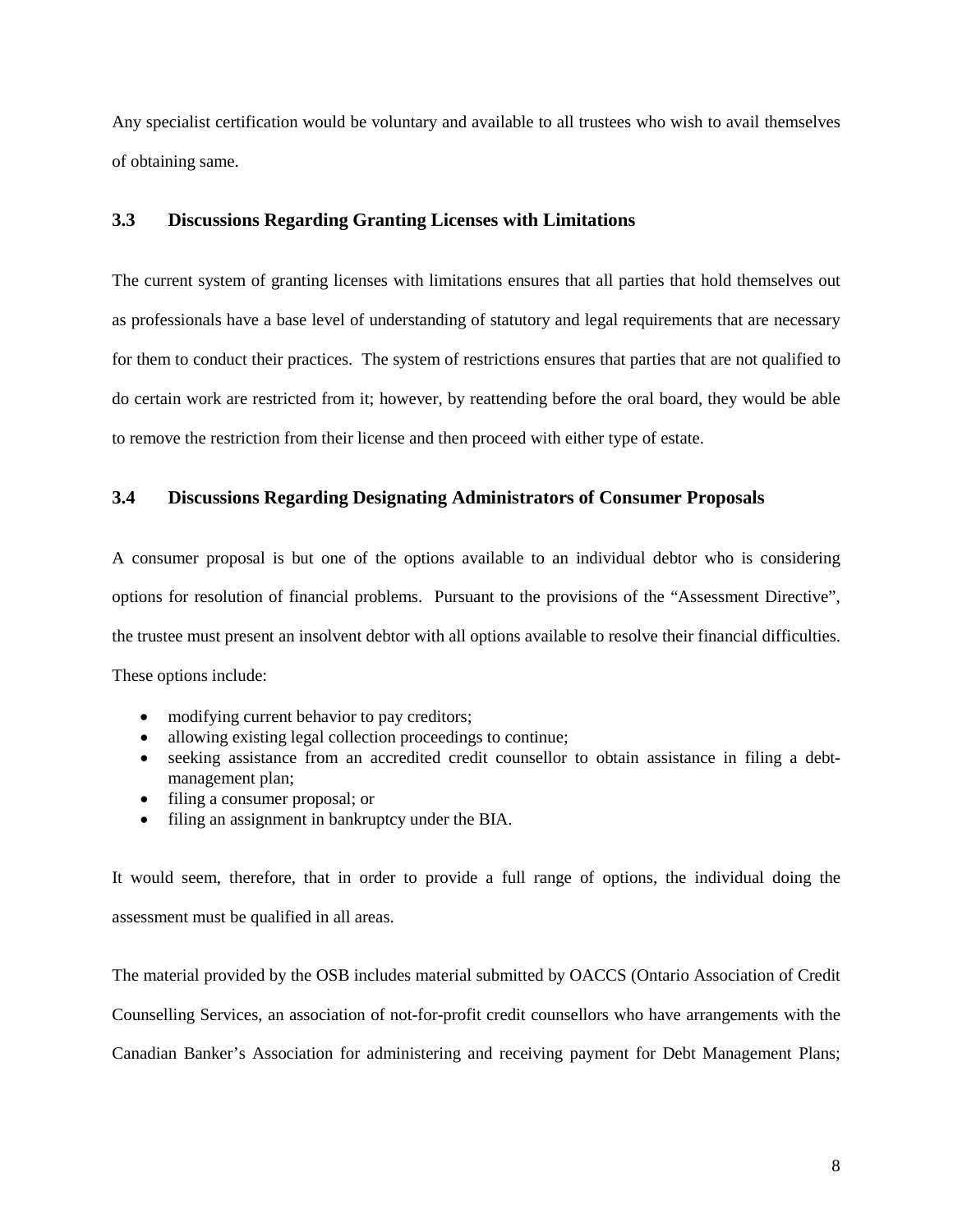similar agencies exist in other provinces) in support of its position (Appendix "D" to the consultation document) that credit counsellors should be licensed as administrators, as follows:

- "it would allow for the availability of a credible alternative to Canadians for unbiased advice and consumer choice related to consumer proposals;
- it would help to offset the fact that the OACCS's revenue has been adversely impacted by the issuance by the Superintendent of the position paper "Referral Agreements between Trustees and a Third Party" (this position paper forces the largest of the credit counselling services to stop preparing files for consumer proposals as agents for certain trustees); and
- it would change what is, in essence, a monopolistic approach that limits access to the consumer proposal option for those in need."

In considering these comments, there appears to be a disconnect between the Assessment Directive which requires a trustee to provide all options to a debtor, including information regarding credit counselling through an accredited counselling outlet and a discussion of the bankruptcy process, versus the so-called unbiased advice of a credit counsellor who can only provide debt management plans or consumer proposals. The OACCS's comments imply that trustees are biased and not acting in the best interest of the public, which we strongly disagree with; Trustees refer files to counselling agencies on a regular basis when bankruptcy or consumer proposals are not appropriate.

Anecdotally, in the Province of Nova Scotia, the only province where credit counsellors are accredited as administrators, the experience appears to be that consumer debtors are urged to file consumer proposals that are sometimes unrealistic. Trustees who subsequently deal with these individuals pursuant to the annulment of the consumer proposals report that the consumer debtors were, frankly, not provided with unbiased clear information regarding bankruptcy. The answer to the OACCS's first submission is effective training of trustees.

We find the second assertion by the OACCS, that their revenues were adversely impacted by the referral agreements position paper, not relevant to the issue. Firstly, the practice of certain trustees contracting with credit counselling agencies appears to be in contravention of the Code of Ethics for Trustees. While OACCS agencies may not have done anything wrong, the trustees who were involved in such a scheme appear to have contravened Rule 49 of the BIA*,* being a section of the Code of Ethics for Trustees that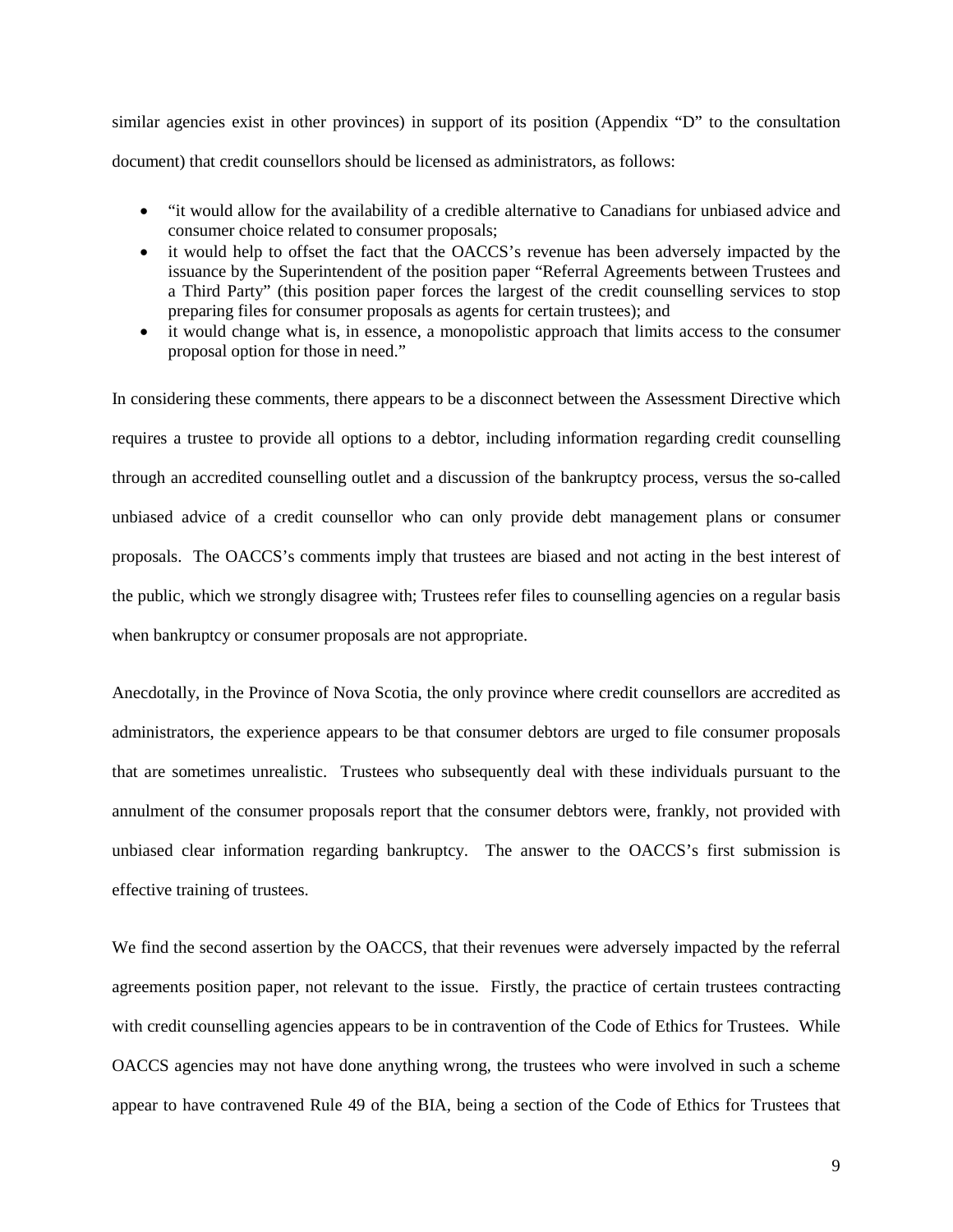prohibits payment for referrals. Further, such agreements were restrictive and limited the choice of trustee for unsuspecting consumer debtors. This is a concept not supported in the BIA which insists on the clear and transparent administration of an insolvency process.

In terms of trustees being a monopoly, a simple review of Yellow Pages under the "Credit Counselling" or "Bankruptcy Trustees" headings, typing in the term "bankruptcy" or "consumer proposal" in an internet search engine, listening to radio or watching TV will indicate that there is active competition among businesses providing advice to debtors experiencing financial difficulties; not all of these solutions are provided by trustees in bankruptcy. Other services providers include traditional not-for-profit credit counselling agencies, such as OACCS, private credit counsellors, lawyers, and paralegals. Bankruptcies and consumer proposals can only be administered by licensed individuals who have the training, experience and supervision to do so.

If the OSB were to consider licensing other parties as administrators of consumer proposals, it is important that the administrators be able to provide information to debtors regarding all options. Since the 1997 Memorandum of Understanding between the Office of the Superintendent of Bankruptcy and CAIRP, the qualification program for becoming a trustee in bankruptcy has been, in effect, an open process. The transfer of the administration of the training program to CAIRP was completed on the basis that accessibility is not limited. A person who had worked for a consumer credit counsellor for a period of five years would be qualified to enter the program and would, assuming he or she met all of the scholastic qualifications, be able to obtain a license as a trustee-in-bankruptcy. It is important that anyone considering obtaining the administrator's certification be fully versed in bankruptcy law.

#### **3.5 Recommendation**

The IIC recommends that:

(a) the present restricted licensing system be retained as it protects the public interest in ensuring all trustees in bankruptcy have a base level of knowledge in all areas;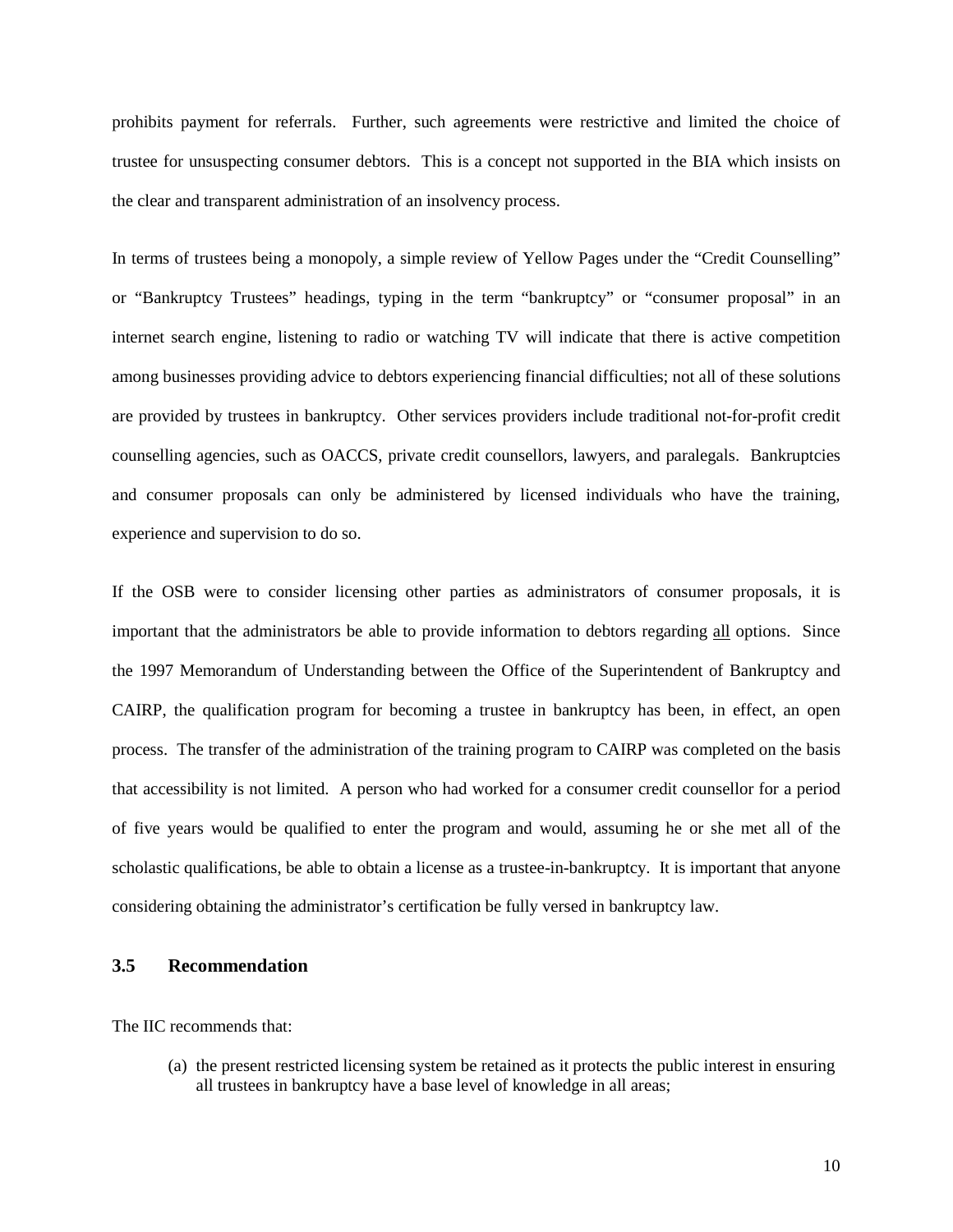- (b) specialization be considered in certain areas so that users of insolvency services can make informed decisions. Specialization designations will also promote excellence. The identification of specialization areas, criteria and candidate selection should be delegated to CAIRP and other appropriate professional bodies to administer; and
- (c) in order for counsellors to act under the BIA, they enrol in the CIRP Qualification Program ("CQP") and become licensed. This will protect the public in maintaining high standards.

# **4. Probationary Conditions for Newly Licensed Trustees**

### **4.1 Discussion**

While the NIQP is a three year education process, in practice, by the time a candidate passes the oral boards, the candidate will have been in practice at least 4 to 5 years. They are required to have completed 2,400 hours of work undertaken across a range of activities under the supervision of a trustee. In comparison to other professions (e.g., CA or law), once a candidate receives their designation, they can practice as they wish, although most often they stay where they are employed for at least a few years to gain additional experience. As noted above in Sections 2 and 3, there is a rigorous course of study and exam process in place; presumably the oral exam particularly "weeds out" unqualified candidates. We suspect the probationary period is a legacy issue adopted prior to the current training and licensing regime put in place in the 1980s.

### **4.2 Recommendation**

The IIC recommends the OSB repeal the probationary conditions for newly licensed trustees. Adoption of this recommendation will achieve the OSB's goal of transparency in trustee licensing.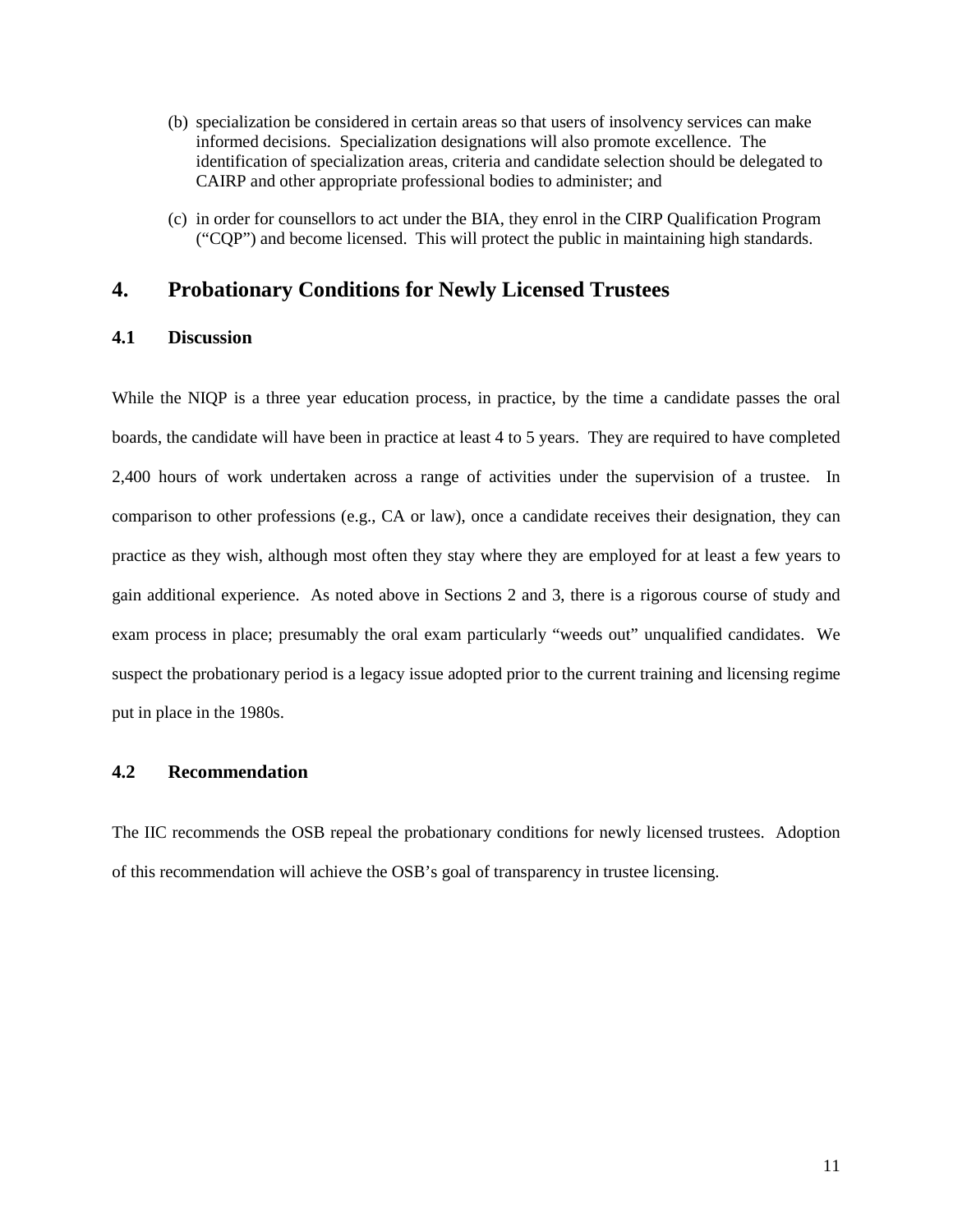# **5. Reactivation of the License in the Event of the Trustee's Bankruptcy**

#### **5.1 Discussion**

Stating the obvious, a trustee is meant to be a model for the community in terms of financial responsibility. It should be a rare event that a trustee becomes bankrupt<sup>[5](#page-11-0)</sup>. There can be circumstances where a trustee is bankrupt perhaps for health, or family reasons, or some totally extraneous issue not related to his/her practice and with no reflection on the trustee's character. There is little sympathy for the trustee who becomes bankrupt as a result of malfeasance or fraud. This type of bankrupt trustee brings disrepute to all stakeholders.

### **5.2 Recommendation**

Upon bankruptcy or filing of a proposal of any kind, a trustee's license should be suspended.

Any request for reinstatement should be on a case-by-case basis with a transparent policy as to the criteria that will be taken into consideration. The OSB should consult with CAIRP and the provincial trustee association and get input as part of its due diligence when considering a reinstatement. In the case of an explainable extraneous situation, reinstatement may be appropriate but there should be a very high bar set for same.

Adoption of the above recommendation will achieve the OSB's goal to protect the public interest such that insolvency services are provided by competent practitioners.

## **6. Corporate Names**

### **6.1 Discussion**

The issue of only allowing the personal names of trustees or accountants is, once again, a legacy issue. Prior to the 1990s only accountants carried on trustee practices; most were CAs. This has changed, is as

<span id="page-11-0"></span><sup>&</sup>lt;sup>5</sup> "Bankrupt" in this section also includes the filing of a proposal.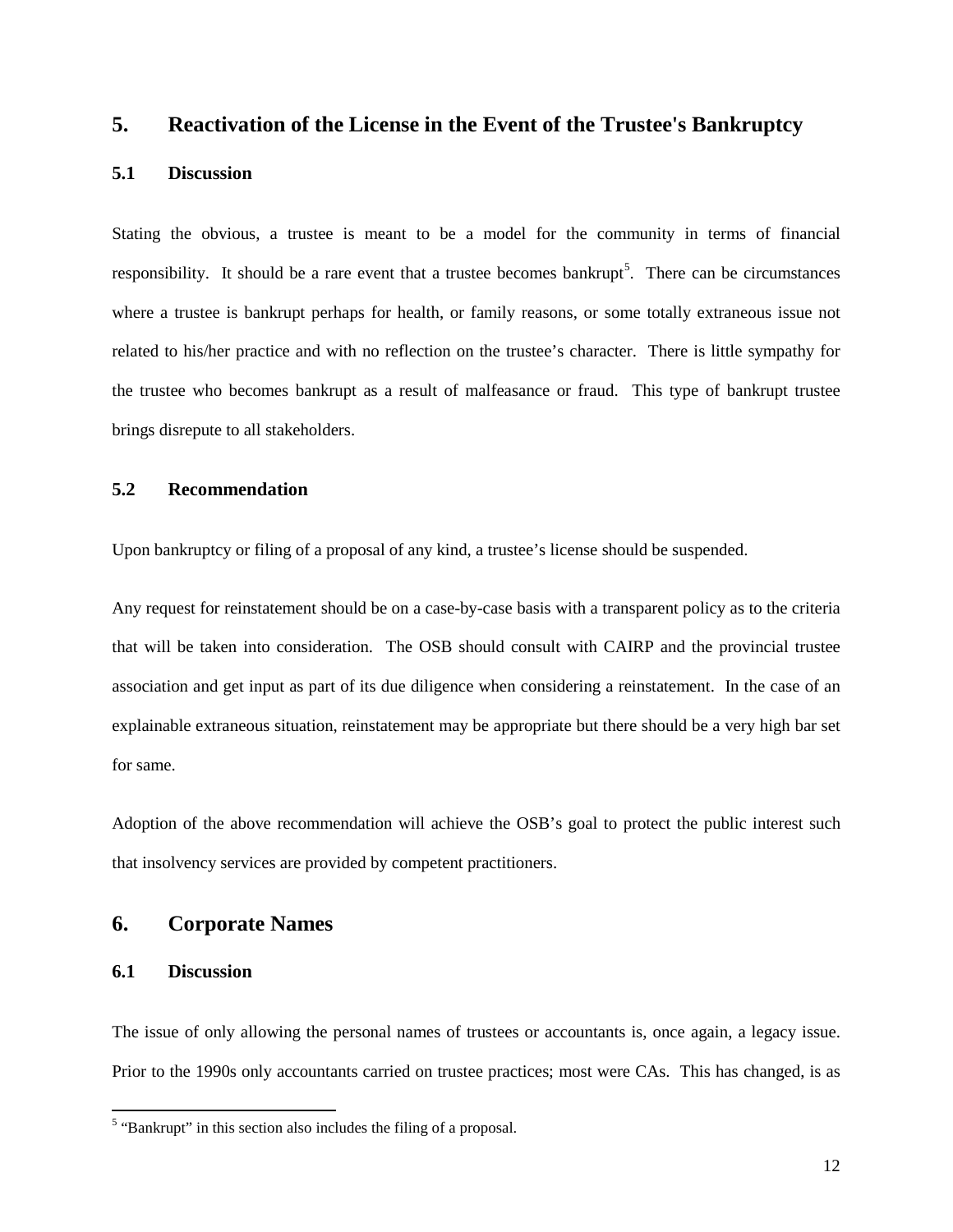evidenced by the fact that, in 1992, more than 85% of trustees were accountants while, by 2008, this had dropped to [6](#page-12-0)9%<sup>6</sup>. Lately, many insolvency boutiques have emerged, large and small, that are not part of an accounting firm. This is especially true in commercial practice. Most users of commercial type services are sophisticated and have advisors, so the chance of the public in this sector being misled by a particular name is small.

The OSB has identified the issue of use of corporate names in context of consumer practice, where there can be misleading branding in order, for instance, to get to the top of a yellow pages directory (e.g., by using "AAAA") or using a name where the public does not know it is dealing with a bankruptcy trustee (e.g., Ottawa Insolvency Centre Inc.).

By way of a reference point, the *Business Corporation Act (Canada)* provides guidelines to companies as to what are unacceptable types of names<sup>[7](#page-12-1)</sup>. Perhaps the OSB could do likewise.

There is also the issue of succession, where new trustees buy an established practice with an existing trustee's name; there may be goodwill attached to the existing trustee's name which the new owners wish to capture.

### **6.2 Recommendation**

The IIC recommends modernizing the rules surrounding corporate names whereby practices which are largely commercial can use a corporate name that does not include the personal names of the partners.

In terms of practices focused on consumers, a corporate name can be used but the nomenclature "trustee in bankruptcy" should appear in all advertising such that the public will not be misled.

<span id="page-12-1"></span><span id="page-12-0"></span><sup>&</sup>lt;sup>6</sup> OSB Consultation Paper, *Power of the Trustee Regulatory Framework*, page 3<sup>7</sup> CBCA, Policy Statement 1.1(a)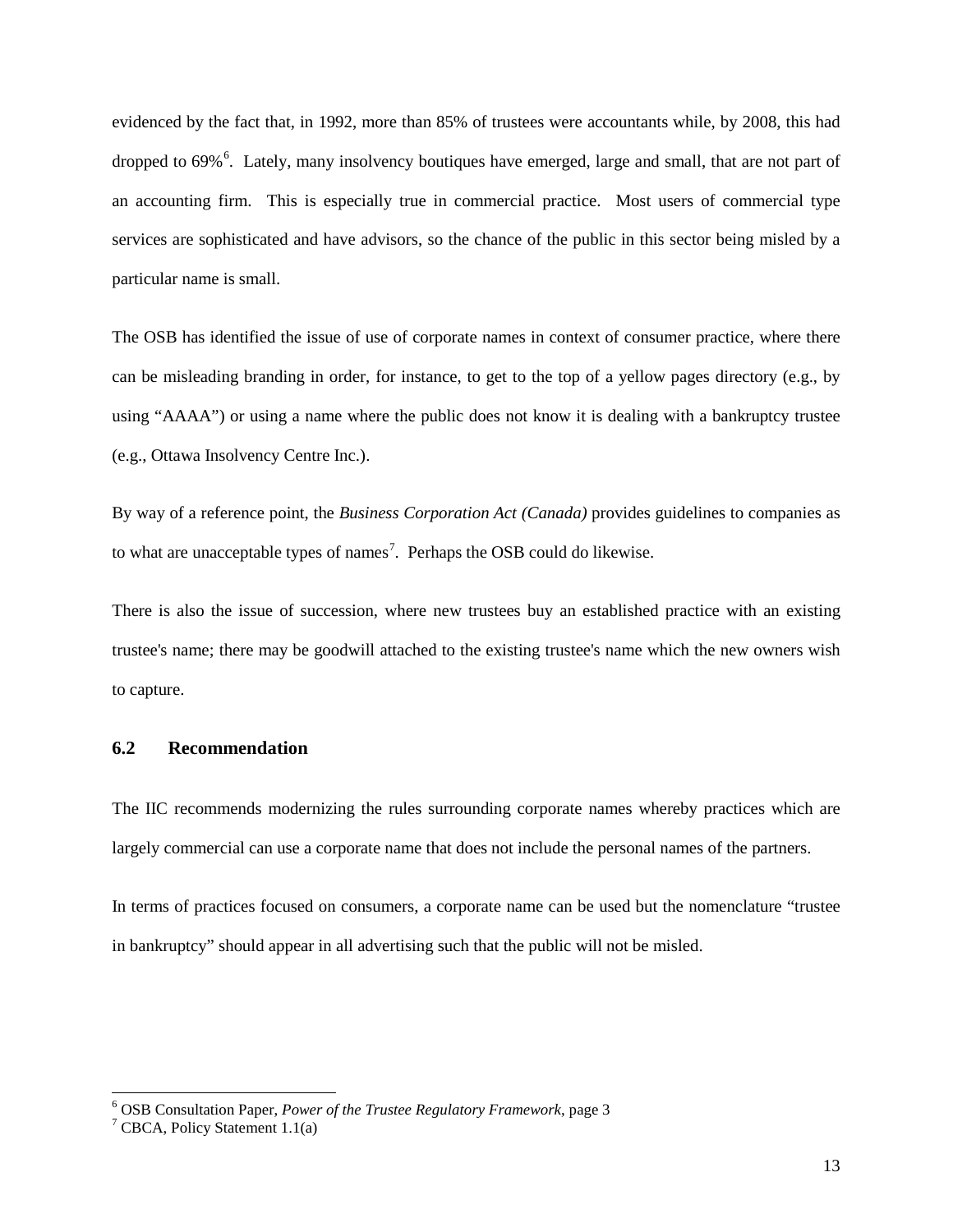As an overall check, all proposed names should be submitted to the OSB and the OSB should have the final say that a particular name is not misleading in the context of the framework noted in the consultation document.

Adoption of the above recommendation will achieve the OSB's goal to protect the public interest so users of insolvency services are duly served without regulations that are too restrictive so as to hinder competition.

# **7. Closed Company (or Private Company) and Share Ownership**

### **7.1 Discussion**

We are aware that, in the U.S., there are certain restructuring practices which trade publicly. However, the role of such firms is different than in Canada where the trustee is a fiduciary and assets vest in the trustee. There could be independence and conflict issues if a trustee's firm is allowed to be a public company. There could be restructuring advisory activities undertaken by professionals that are not trustee (or CCAA) assignments; these types of practices may be conducive to a public vehicle.

# **7.2 Recommendation**

The IIC recommends that trustee in bankruptcy activities be conducted by private corporations or individuals.

## **8. Licensing Fees**

### **8.1 Discussion**

The OSB inspects trustee officers for the purpose of ensuring compliance with the BIA and OSB Directives. It is assumed that, over time, the OSB develops a performance rating for each particular office with the view that offices with poorer ratings are inspected more regularly. There may be other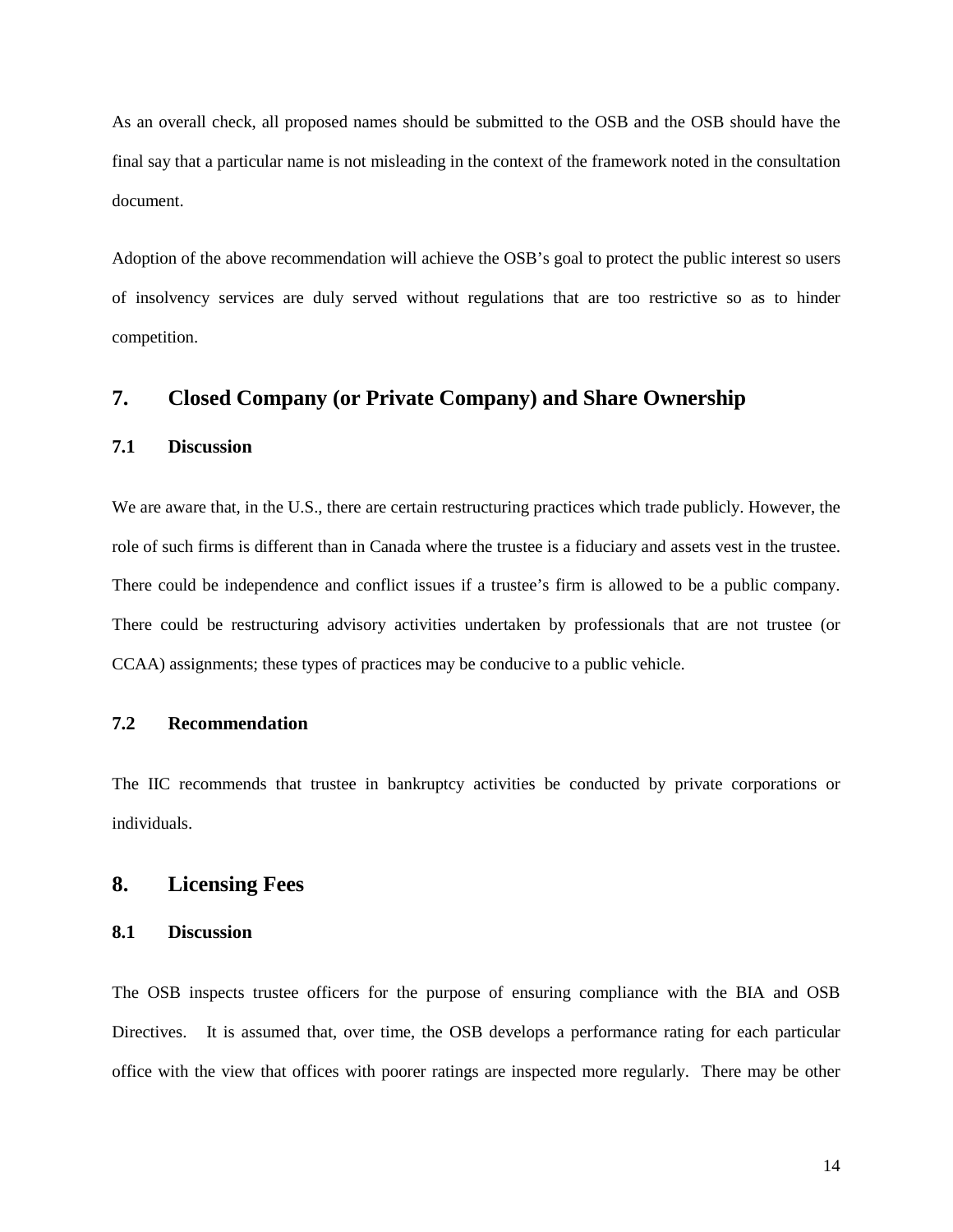criteria for the frequency and depth of inspection. Inspections are costly. They also promote good governance.

#### **8.2 Recommendation**

The IIC recommends that the OSB develop a methodology that results in trustees with sustained compliance concerns paying extra to defray the more frequently required inspections and monitoring. The recently completed development by the OSB of its "trustee scorecard" and risk management approach to monitoring trustees is an essential first step. Based on the risk assessment and ranking, there could be rebates for better ranked offices/trustees. An alternative would be for all offices to pay for inspections and monitoring; the more frequently an office is inspected, the more it will pay. This should promote good governance as trustees will want to ensure that their risk profile is lower in order to keep costs down.

Adoption of the above recommendation will achieve the OSB's goal to protect the public interest so that insolvency services are provided by competent practitioners.

# **9. Succession Agreements**

#### **9.1 Discussion**

Sole practitioners practices represent  $85\%$  $85\%$ <sup>8</sup> of all trustee offices. In sole practitioners or smaller practices, the incapacitation of a trustee can lead to a rudderless practice. In these instances, the OSB has to step in quickly to manage the practice and engage, in time, a third-party trustee to complete the estate administrations of that practice. Succession agreements would anticipate such an eventuality and presumably some preparatory work could be done by the selected successor firm ahead of time so that the successor firm has knowledge of the processes of the target firm prior to a crisis. This could involve briefings and documentation on scope of practice, software, and key personnel. Thus, in the event of a

<span id="page-14-0"></span> <sup>8</sup> ibid, page 13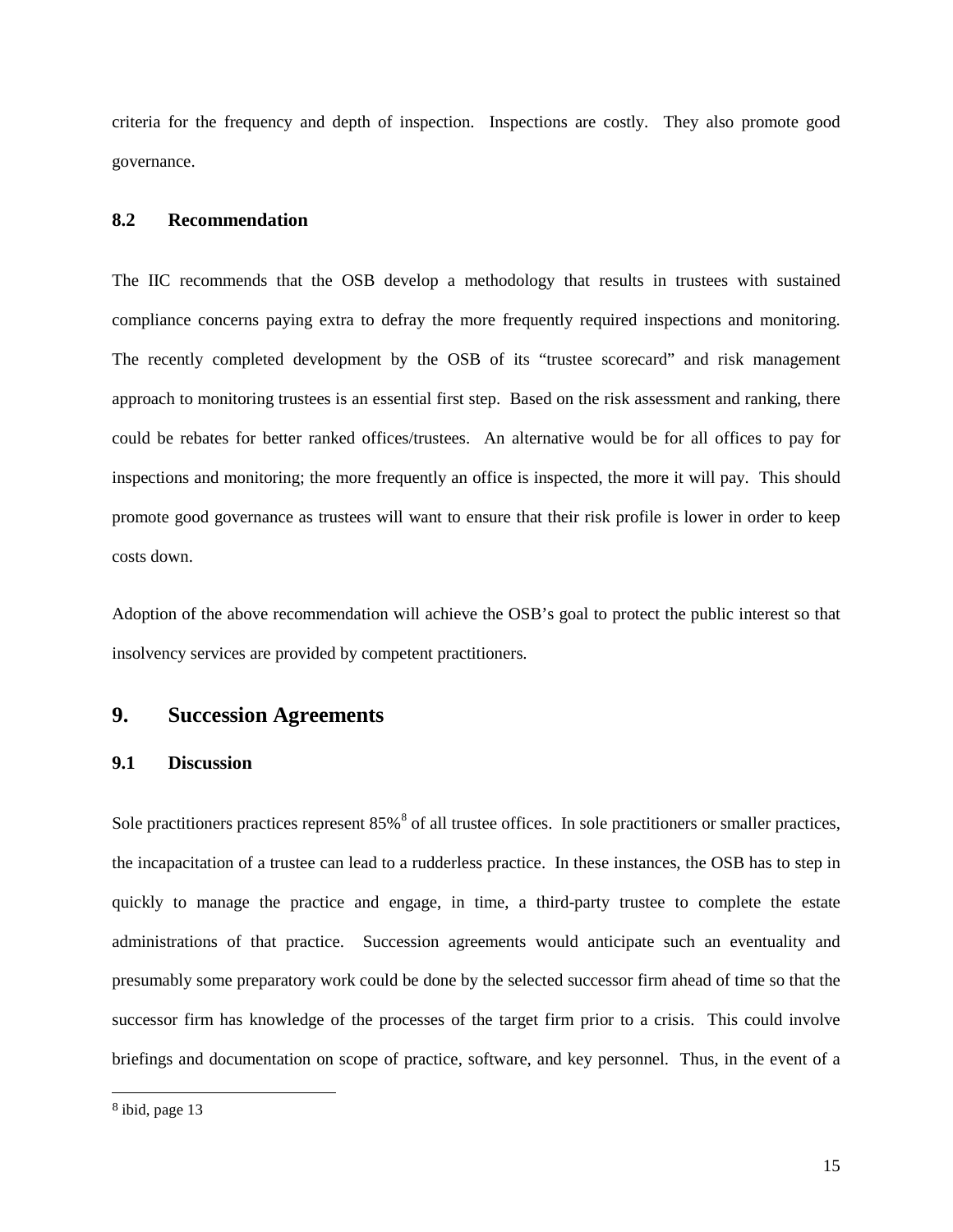need, there can be a smooth and more economic transition and thus provide protection to the public. A standby fee may have to be paid by the target firm to encourage successor firms to participate in such a program. The OSB needs to develop criteria that identifies target firms.

The chosen successor firm should be of a sufficient scale that it can assume management of the practice of the target firm. Safeguards will have to be put in place such that the chosen successor firm does not take advantage of confidential information and use confidential information in any anti-competitive manner.

### **9.2 Recommendation**

The IIC recommends that there be a program for succession agreements for all firms where the departure or incapacitation of a key person puts the practice in jeopardy. If a firm is identified as needing a succession agreement but the firm does not put one in place, perhaps a higher annual fee should be charged to compensate the OSB in case it needs to ultimately step in and also to encourage firms to structure succession agreements.

Adoption of the above recommendation will achieve the OSB's goal of serving the public interest in that efficient services will be provided to users.

### **10. Annual Licensing Reports**

#### **10.1 Discussion**

There is no annual review of trustees, a trustees' financial well being, and professional liability insurance coverage, notwithstanding that trustees can have significant trust funds under administration in their accounts. It should be noted that other professions (e.g., CA or law) have such annual oversight usually conducted by their professional bodies.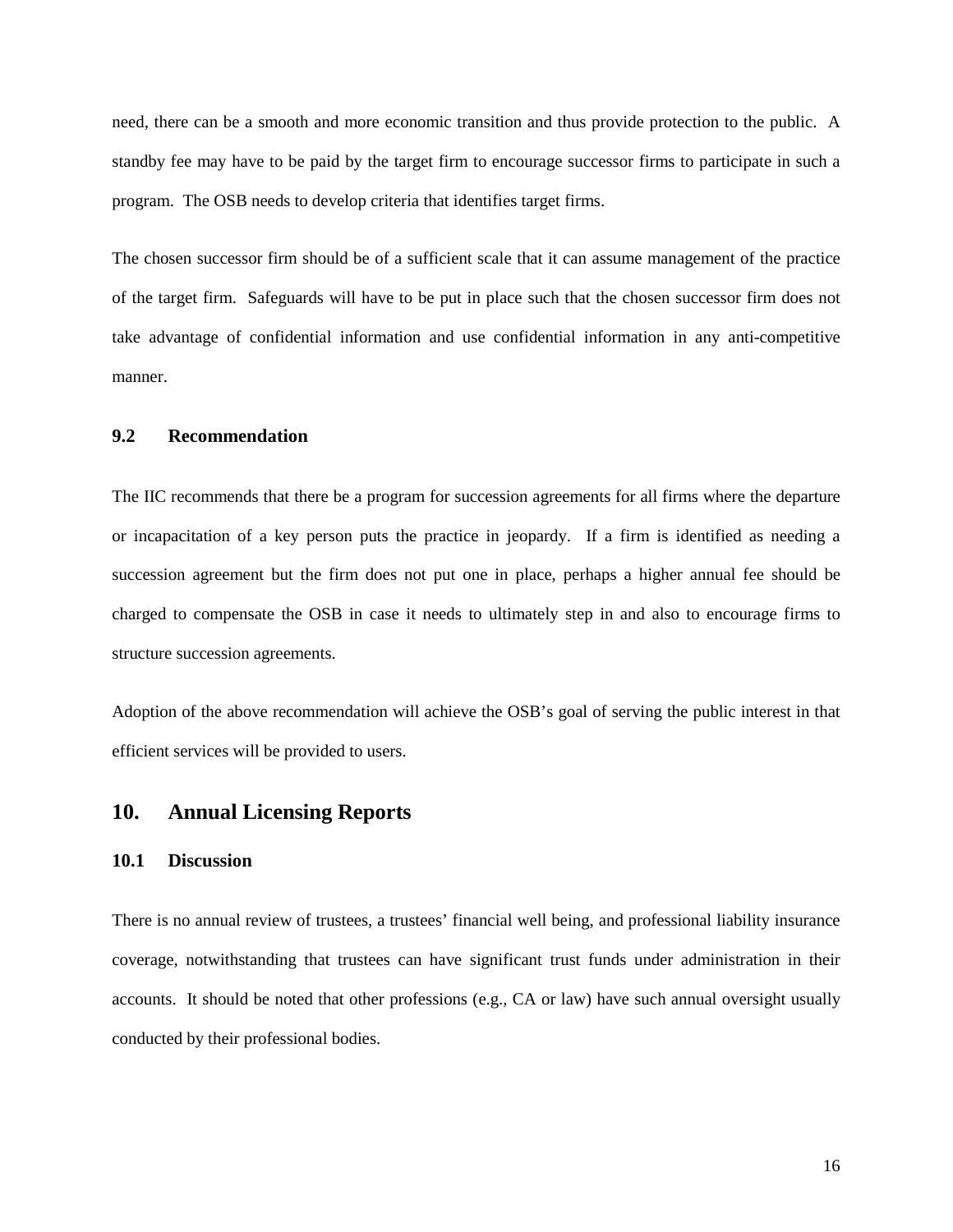It has been suggested that trustees submit financial information to the OSB annually to be assessed. There is some concern in the trustee community as to who will determine what is a good financial statement and what is not. There is also some concern about confidentiality of information.

The OSB has also raised the issue of self-reporting of complaints and noncompliance. As to complaints about trustees, there is opportunity for the public to contact the OSB offices (or professional bodies such as CAIRP or provincial CA institutes), if they feel a trustee has transgressed. To expect trustees to report on themselves raises the question of materiality and, frankly, goes against natural processes.

### **10.2 Recommendation**

The IIC recommends that there should be some oversight by the OSB of a trustee's financial well being. To address concerns about assessing the quality and confidentiality of financial statements, perhaps the reintroduction of a general bond, scaled for the size of practice, might be appropriate. This has the added benefit of the OSB being able to call on the bond if there is an insurable event. If a trustee cannot obtain a suitable bond, it would be a signal to the OSB of a potential problem. Presumably the more financially secure a trustee is, the lower the bond premium, once again prompting good governance.

Trustees should also confirm their professional liability insurance coverage annually with the OSB and some minimums should be established by the OSB, once again scaled to the size of the practice.

Adoption of the above recommendation will achieve the OSB's goal to protect the public interest by promoting good governance and financial solvency of trustee affairs.

The self-reporting of complaints and noncompliance is not, in our view, a workable idea.

\* \* \* \*